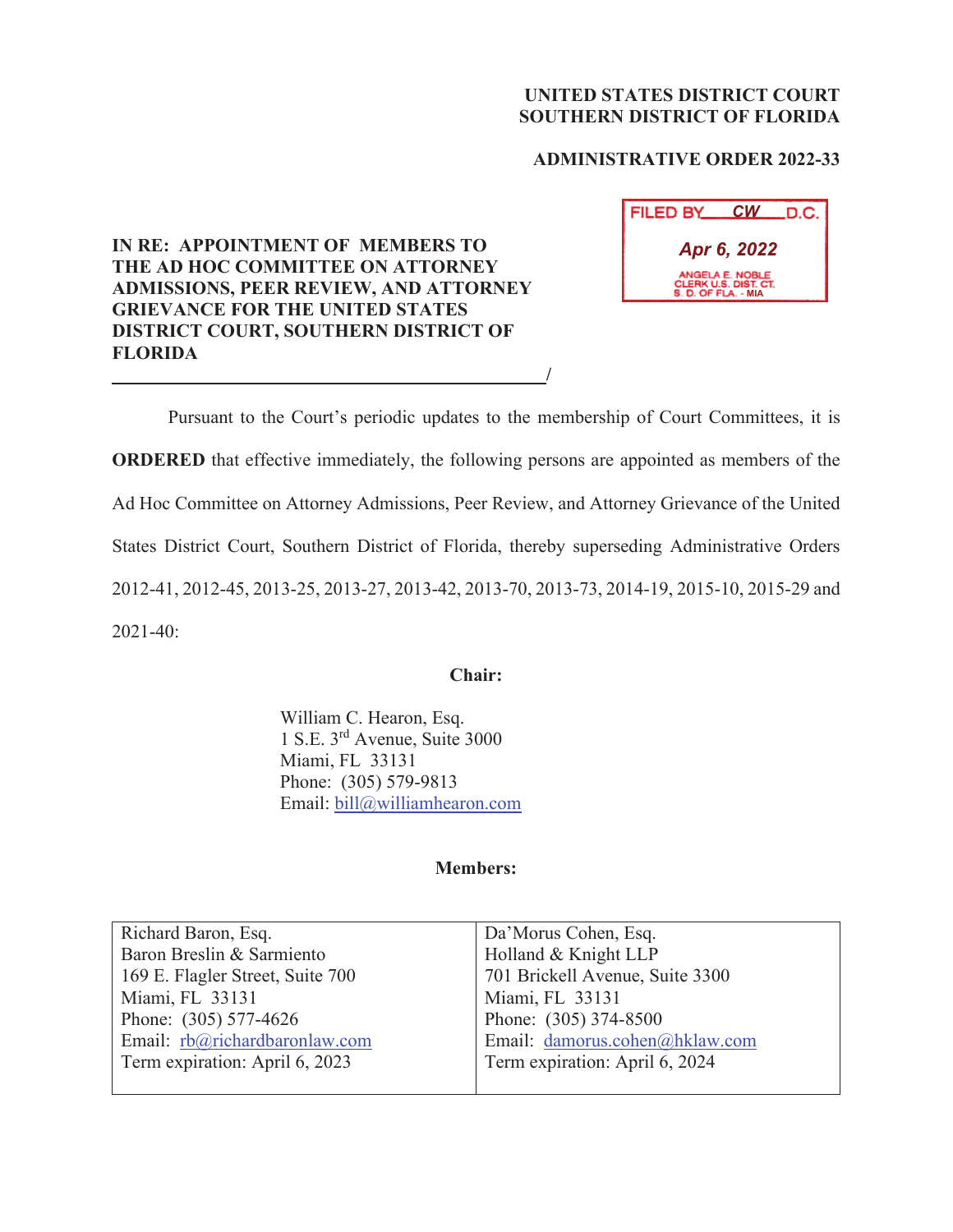| Steven W. Davis, Esq.                                         | Devang Desai, Esq.                                             |  |
|---------------------------------------------------------------|----------------------------------------------------------------|--|
| Haber Law                                                     | Gaebe Mullen Antonelli & DiMatteo                              |  |
| $251$ N.W. $23rd$ Street                                      | 420 S. Dixie Highway, Fl 3                                     |  |
| Miami, FL 33127                                               | Coral Gables, FL 33146                                         |  |
| Phone: (305) 379-2400                                         | Phone: (305) 667-0223                                          |  |
| Email: sdavis@haber.law                                       | Email: ddesai@gaebemullen.com                                  |  |
| Term expiration: April 6, 2023                                | Term expiration: April 6, 2023                                 |  |
|                                                               |                                                                |  |
| Andrea England, Esq.                                          | Dylan Fay, Esq.                                                |  |
| 1410 Trillo Avenue                                            | White & Case                                                   |  |
| Coral Gables, FL 33146                                        | 200 S. Biscayne Boulevard, Suite 4900                          |  |
| Phone: (305) 302-0384                                         | Miami, FL 33131                                                |  |
| Email: andreadengland@gmail.com                               | Phone: (305) 995-5284                                          |  |
| Term expiration: April 6, 2024                                | Email: William.fay@whitecase.com                               |  |
|                                                               | Term expiration: April 6, 2025                                 |  |
|                                                               |                                                                |  |
| Bertila Fernandez, AUSA                                       | Andrew Figueroa, Esq.                                          |  |
| United States Attorney's Office                               | Gelber Schachter & Greenberg, P.A.                             |  |
| 99 N.E. 4 <sup>th</sup> Street                                | 1 S.E. 3 <sup>rd</sup> Avenue, Suite 2600                      |  |
| Miami, FL 33132                                               | Miami, FL 33131                                                |  |
| Phone: (305) 961-9099                                         | Phone: (305) 728-0950                                          |  |
| Email: bertila.fernandez@usdoj.gov                            | Email: afigueroa@gsgpa.com                                     |  |
| Term expiration: April 6, 2025                                | Term expiration: April 6, 2025                                 |  |
|                                                               |                                                                |  |
|                                                               | Kimberly Gilmour, Esq.                                         |  |
| Valencia Gallon-Stubbs, Esq.                                  |                                                                |  |
| <b>Bethune Cookman University</b>                             | Kimberly A. Gilmour, P.A.                                      |  |
| 640 Dr. Mary McLeod Bethune Boulevard                         | 4179 S.W. $64^{\text{th}}$ Avenue, Suite 101                   |  |
| Daytona Beach, FL 32114                                       | Davie, FL 33314                                                |  |
| Phone: (386) 481-2035                                         | Phone: (954) 584-6460                                          |  |
| Email: stubbsv@cookman.edu                                    | Email: gilmourlaw@aol.com                                      |  |
| Term expiration: April 6, 2024                                | Term expiration: April 6, 2023                                 |  |
|                                                               |                                                                |  |
| Celeste Higgins, Esq.                                         | Tiffani Lee, Esq.                                              |  |
| 201 Alhambra Circle, Suite 1050                               | Holland & Knight                                               |  |
| Coral Gables, FL 33134                                        | 701 Brickell Avenue, Suite 3300                                |  |
| Phone: (786) 643-8263                                         | Miami, FL 33131                                                |  |
| Email: celeste@chigginslaw.com                                | Phone: (305) 789-7725                                          |  |
| Term expiration: April 6, 2024                                | Email: tiffani.lee@hklaw.com                                   |  |
|                                                               | Term expiration: April 6, 2024                                 |  |
|                                                               |                                                                |  |
| Bruce Lehr, Esq.                                              | Bernardo Lopez, AFPD                                           |  |
| Lehr Levi & Mendez, P.A.                                      | Federal Public Defender's Office                               |  |
| 1401 Brickell Avenue, Suite 910                               | 1 E. Broward Boulevard, Suite 1100                             |  |
| Miami, FL 33131                                               | Fort Lauderdale, FL 33301                                      |  |
| Phone: (305) 377-1777                                         | Phone: (954) 356-7436                                          |  |
| Email: blehr@llmlawfirm.com<br>Term expiration: April 6, 2023 | Email: Bernardo lopez@fd.org<br>Term expiration: April 6, 2025 |  |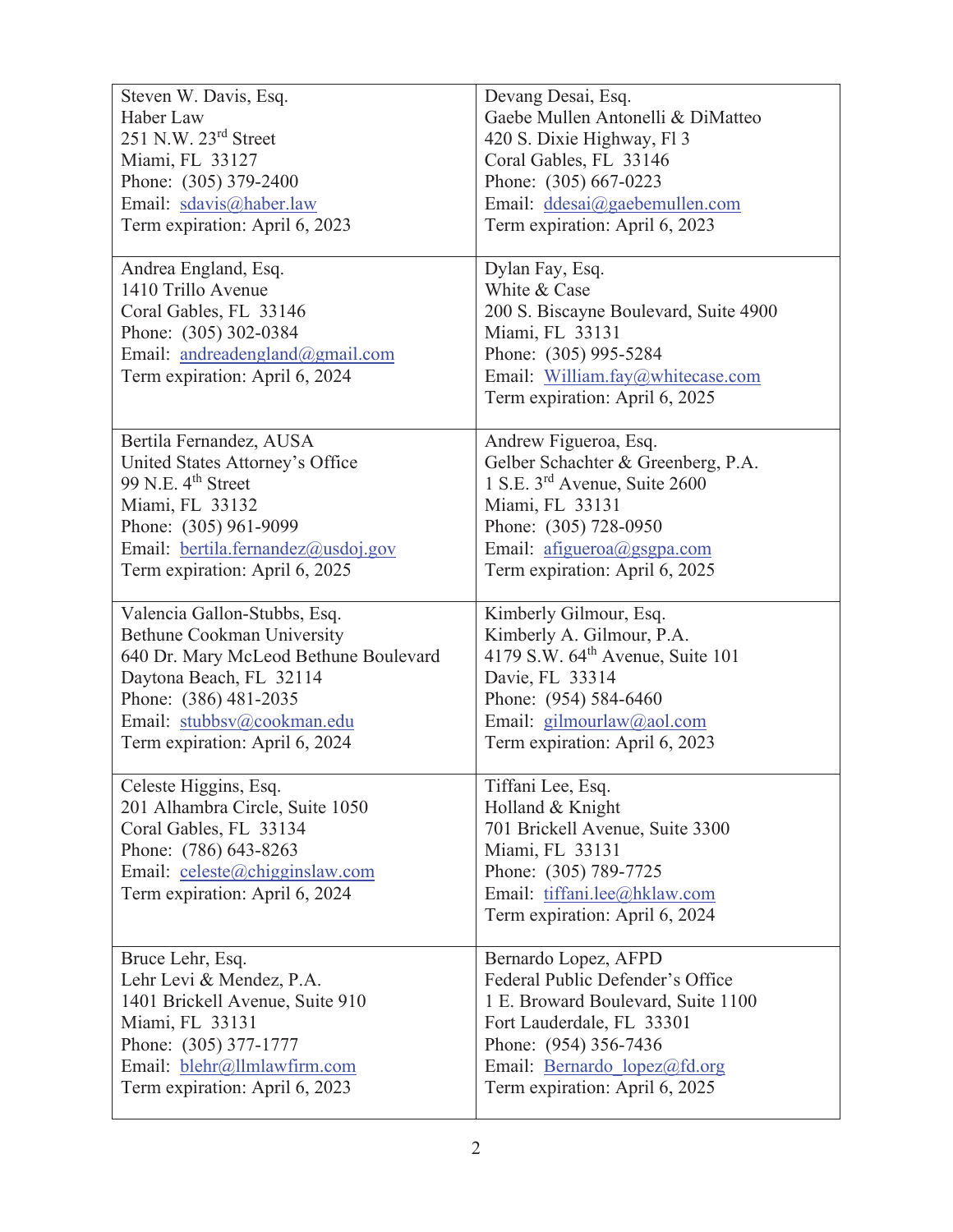| Seth Miles, Esq.                                                                                                                                                                                                     | Margot Moss, Esq.                                                                                                                                                                                                                |
|----------------------------------------------------------------------------------------------------------------------------------------------------------------------------------------------------------------------|----------------------------------------------------------------------------------------------------------------------------------------------------------------------------------------------------------------------------------|
| <b>Buckner Miles</b>                                                                                                                                                                                                 | Markus/Moss PLLC                                                                                                                                                                                                                 |
| 2020 Salzedo Street, Suite 302                                                                                                                                                                                       | 40 N.W. $3^{rd}$ Street, Ph 1                                                                                                                                                                                                    |
| Coral Gables, FL 33134                                                                                                                                                                                               | Miami, FL 33128                                                                                                                                                                                                                  |
| Phone: (305) 964-8003                                                                                                                                                                                                | Phone: (305) 379-6667 x308                                                                                                                                                                                                       |
| Email: seth@bucknermiles.com                                                                                                                                                                                         | Email: mmoss@markuslaw.com                                                                                                                                                                                                       |
| Term expiration: April 6, 2024                                                                                                                                                                                       | Term expiration: April 6, 2025                                                                                                                                                                                                   |
| Michael Olin, Esq.                                                                                                                                                                                                   | Valentin Rodriguez, Jr., Esq.                                                                                                                                                                                                    |
| <b>Brodsky Fotiu-Wojtowicz</b>                                                                                                                                                                                       | Valentin Rodriguez, P.A.                                                                                                                                                                                                         |
| 200 S.E. 1 <sup>st</sup> Street, Suite 400                                                                                                                                                                           | 2465 Mercer Avenue, Suite 301                                                                                                                                                                                                    |
| Miami, FL 33131                                                                                                                                                                                                      | West Palm Beach, FL 33401                                                                                                                                                                                                        |
| Phone: (305) 503-5054                                                                                                                                                                                                | Phone: (561) 832-7510                                                                                                                                                                                                            |
| Email: molin@bfwlegal.com                                                                                                                                                                                            | Email: defend@bellsouth.net                                                                                                                                                                                                      |
| Term expiration: April 6, 2023                                                                                                                                                                                       | Term expiration: April 6, 2023                                                                                                                                                                                                   |
| Alison Smith, Esq.                                                                                                                                                                                                   | Christopher J. Wahl, Esq.                                                                                                                                                                                                        |
| Weiss Serota Helfman Cole & Bierman                                                                                                                                                                                  | Miami-Dade County Attorney's Office                                                                                                                                                                                              |
| 200 E. Broward Boulevard, Suite 1900                                                                                                                                                                                 | 111 N.W. 1st Street, Suite 2810                                                                                                                                                                                                  |
| Fort Lauderdale, FL 33301                                                                                                                                                                                            | Miami, FL 33128                                                                                                                                                                                                                  |
| Phone: (954) 763-4242                                                                                                                                                                                                | Phone: (305) 375-3925                                                                                                                                                                                                            |
| Email: asmith@wsh-law.com                                                                                                                                                                                            | Email: wahl@miamidade.gov                                                                                                                                                                                                        |
| Term expiration: April 6, 2025                                                                                                                                                                                       | Term expiration: April 6, 2025                                                                                                                                                                                                   |
| Garth T. Yearick, Esq.<br><b>Carlton Fields</b><br>525 Okeechobee Boulevard, Suite 1200<br>West Palm Beach, FL 33401<br>Phone: (561) 659-7070<br>Email: gyearick@carltonfields.com<br>Term expiration: April 6, 2025 | Ryan Zagare, Esq.<br>Miami-Dade County Attorney's Office<br>Miami International Airport<br>P.O. Box 25504<br>Miami, FL 33102-5504<br>Phone: (305) 876-7040<br>Email: rzagare@miami-airport.com<br>Term expiration: April 6, 2024 |

### It is further

**ORDERED** that the Ad Hoc Committee is charged with assisting the United States District Court, Southern District of Florida, in the review of applications of admission and the continuing eligibility for certification of programs, supervising attorneys, and students as well as implementation and evaluation of these Rules. It is also the purpose of the Ad Hoc Committee, through peer review, to determine whether individual lawyers are failing to perform to an adequate level of competency necessary to protect the interests of their clients, and to establish and